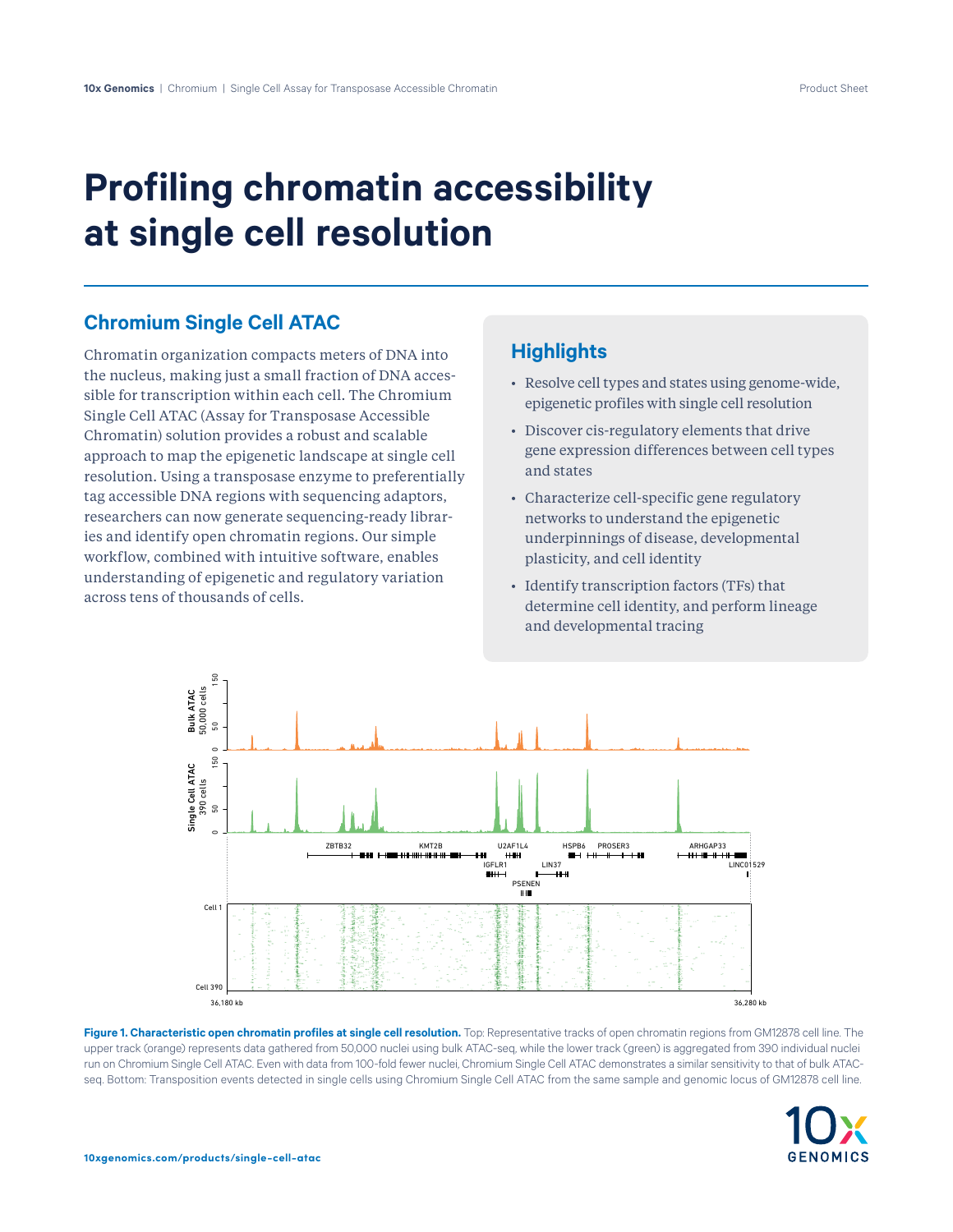# **Product features**

- Analyze open chromatin regions at single cell resolution, enabling deeper understanding of cellular epigenetic heterogeneity
- Perform epigenetic profiling for hundreds to tens of thousands of nuclei, enabling detection of rare cells
- Examine non-coding sequences to discover cisregulatory elements and drivers of gene expression differences between cell types and states
- Follow a ready-to-use, robust workflow with demonstrated protocols for diverse sample types, including cell lines, primary cells, and fresh and frozen tissue
- Apply easy-to-use software and visualization tools for straightforward analysis of single cell ATAC data



Figure 2. The Chromium Next GEM Single Cell ATAC workflow. Nuclei are transposed in bulk, followed by partitioning on a microfluidic chip into nanoliter-scale GEMs in the Chromium instrument. The transposed DNA of individual nuclei are identified with a unique 10x Barcode. Libraries are generated and sequenced, and 10x Barcodes are used to associate individual reads back to individual partitions and, thereby, each individual cell.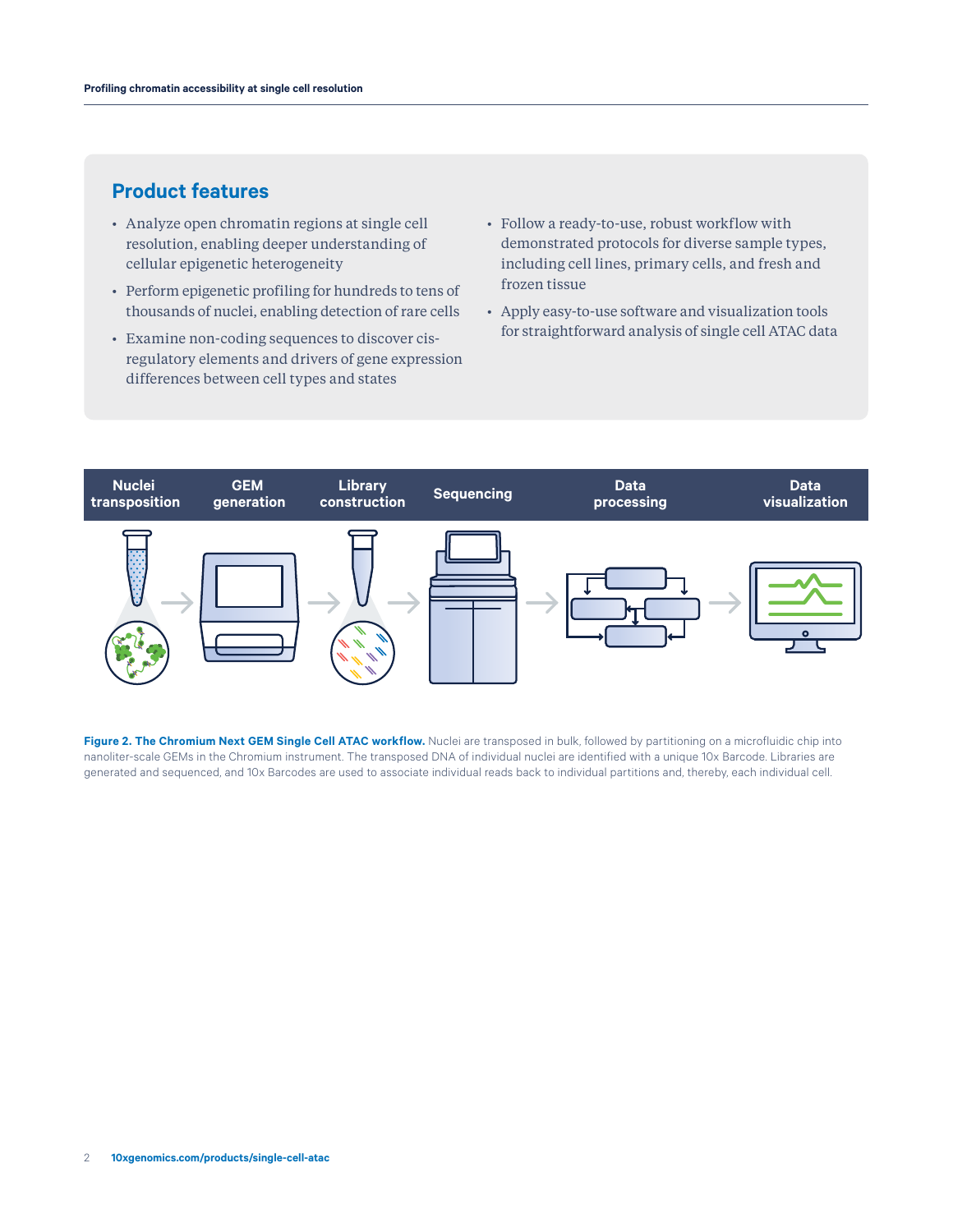

**Figure 3. High-quality single cell ATAC-seq libraries.** Left: Insert size distribution of Single Cell ATAC fragments from GM12878 cells reveals protection of DNA by individual nucleosomes and nucleosome multimers, along with a nucleosome periodicity of 184 base pairs. Right: Cumulative footprinting signal at predicted transcription factor (CTCF)-binding sites in GM12878 cell line generated by aggregating Chromium Single Cell ATAC data. The dotted lines indicate the location of the known CTCF motif (pictogram above the plot; JASPAR CTCF motif MA0139.1).



Figure 4. Single nuclei epigenetic profiling of peripheral blood mononuclear cells (PBMCs). Left: t-SNE projection of ~10,000 PBMCs from a healthy donor. Each cell is plotted in t-SNE coordinates, colored by their annotated cell types. Major subpopulations were identified based on enrichment scores of well characterized TF motifs and cell type–specific peaks. Clustering patterns suggest that there is extensive substructure within each major classification. Middle, Right: Single nuclei epigenetic profiles overlaid on t-SNE projections for CEBPA (marker of monocytes) and ELF1 (marker of T cells and natural killer (NK) cells). The PBMC population comprises 20% of monocytes and 66% of T and NK cells—consistent with FACS analysis of the cells.